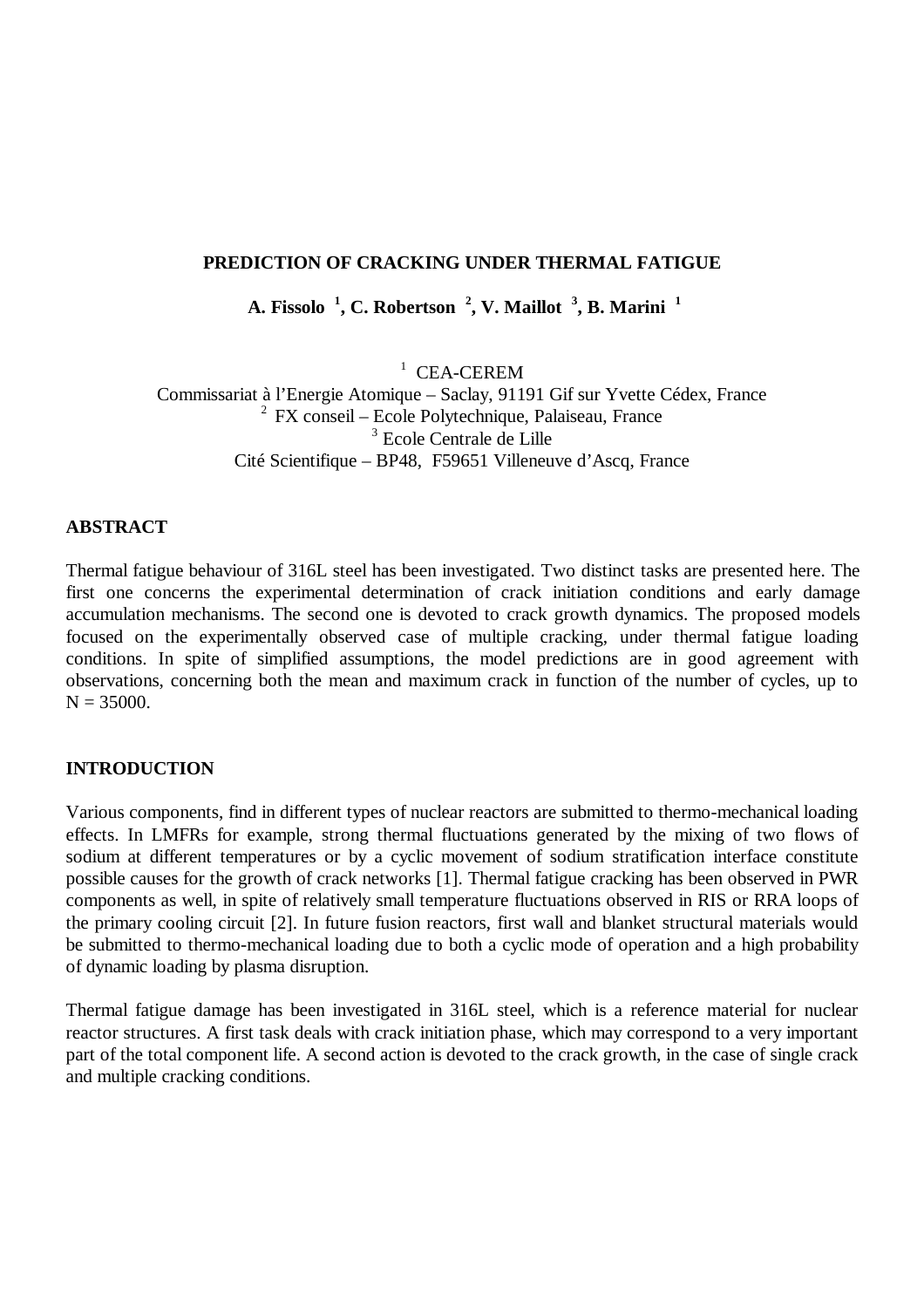# **EXPERIMENTAL**

### **Material**

The tested material is an AISI 316L stainless steel with chemical composition as reported in Table 1. TABLE 1

### CHEMICAL COMPOSITION (WT %) OF 316 L STEEL

|  |  |  |  |  | C Ni Cr Mn Cu Mo Si Co S P N B Fe                                     |  |
|--|--|--|--|--|-----------------------------------------------------------------------|--|
|  |  |  |  |  | 0.024 12.33 17.44 1.82 0.2 2.3 0.46 0.17 0.001 0.003 0.06 0.0008 Bal. |  |

### **Thermal fatigue Facilities**

In the present study, the investigation of thermal fatigue behaviour of 316L steel is performed by means of two complementary, distinct tests, which we will refer to as SLPASH and CYTHIA tests. The so-called SPLASH test is used to determine crack initiation conditions and to reproduce multiple cracking networks as observed in actual components, when submitted to in-service conditions. The CYTHIA test was originately designed to assess crack propagation dynamics for one isolated crack. It can also be used to investigate surface damage accumulation, as surface oxidation is far less severe than for SPLASH test.

SPLASH test is presented in Figure-1. The tested specimen is continuously heated by the passage of an electrical DC current. The hot specimen is then submitted to cyclic thermal downshock (about 1000°C/s) by means of periodical spraying of water on two opposite faces. In most tests, the selected surface temperature variation ranged from 300°C to 550°C, as indicated in Figure 2. The number of cycles to crack initiation  $N_i$  is deduced from regular examinations of the quenched (sprayed) surfaces, by means of optical microscopy. The initial roughness of these surfaces is accurately controlled ( $Ra < 0.8 \mu m$ ). It is considered that initiation occurs when at least one 50 km to 150 km long crack is observed. Additional SPLASH tests were performed for  $N \gg N_i$ , with a view to investigate the evolution of a surface multiple cracking network with the number of cycles N. After these tests, the 3D character of the final crack network is also examined, by means of a step by step removal of thin surface layers. Crack network morphological characteristics are recorded at each step, using an image analysis device.

The CYTHIA test is presented in Figure-3. Specimen consist of thick hollow tubes. During test, the tube external wall is periodically heated by means of a HF induction coil (1 MHz), while its internal wall is permanently cooled by flowing water. To insure single crack propagation, a sharp circumferential groove is spark-machined in the heated portion of the specimen (at the coil position). In most cases, crack growth dynamics is estimated after test, by examining the fracture surface of broken specimen. Post-test breaking is performed under mechanical fatigue loading conditions. Note that a strong oxidation treatment of the specimen surface is done before final breaking, in order to clearly distinguish between the thermal fatigue crack propagation zone and the final rupture zone. In some cases, in-test control of crack growth is performed as well, in order to make sure that test proceeds normally.

A similar temperature monitoring procedure is enforced in both SPLASH and CYTHIA tests. In both cases indeed, a few calibration tests are performed before each testing campaign, by means of one calibration specimen of each type. Calibration specimen possesses the same geometry as that of test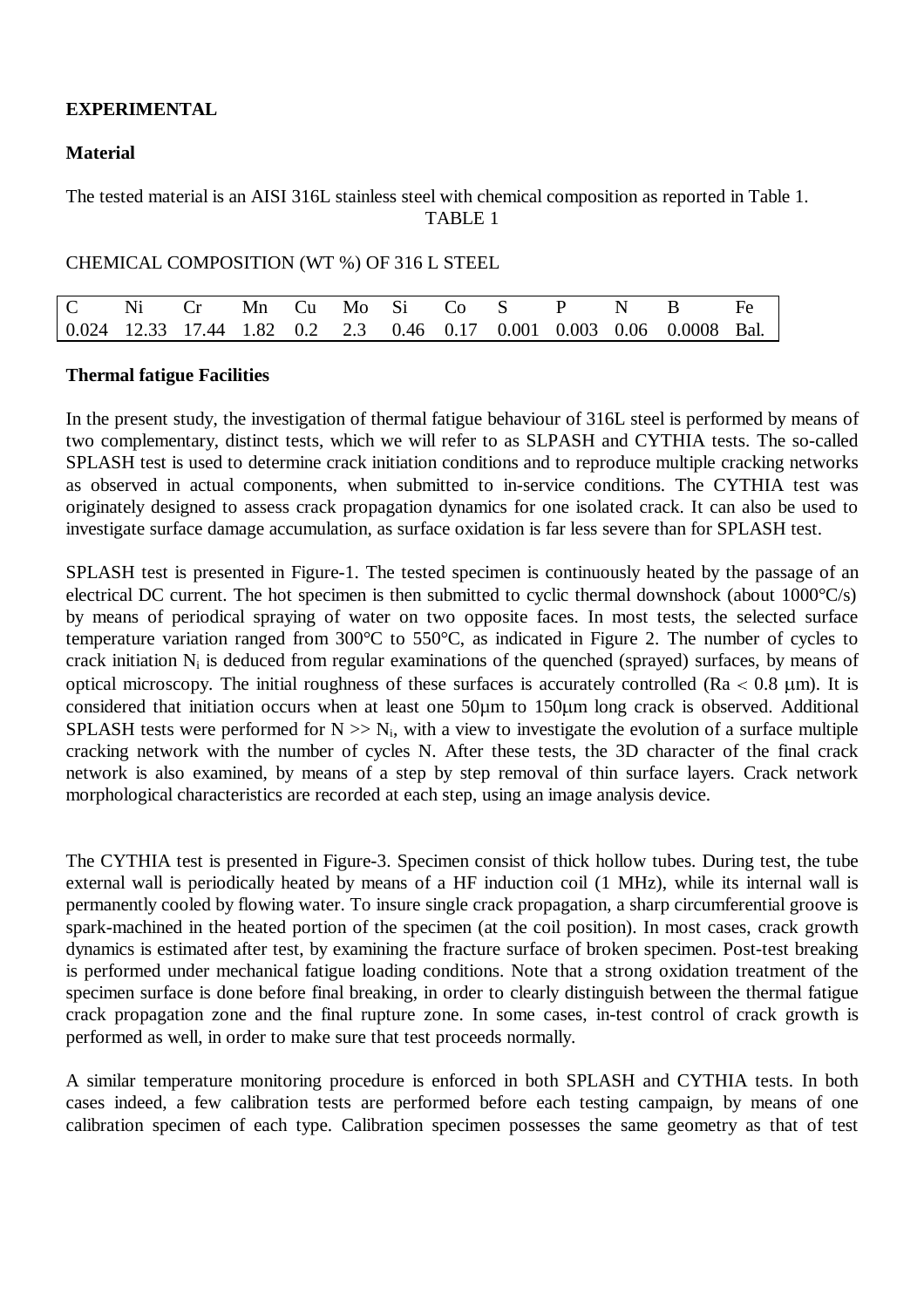specimen, plus as many as 15 thermocouples<sup>1</sup>. These thermocouples, including one embedded on the heated/quenched surface, are positioned at regular spacing along wall thickness direction. In this way, experimental parameters, such as the quantity of sprayed water (SPLASH) or HF intensity (CYTHIA) are tuned, so as to obtained one specific specimen thermal mapping during test. Calibration specimen is then removed and test specimen is installed for a whole testing campaign. In order to make sure that experimental conditions do not change throughout test (which may last a few weeks or months), one control thermocouple is installed on each tested specimen.

## **Results**

## *Crack initiation phase*

In the present study, crack initiation refers to the detection of the first 50-150um long cracks. In facts, smaller crack-like surface displacements may be initiated much earlier, due to localised surface damage accumulation or to any microscopic discontinuity. It can thus be proposed that, in most cases, the first initiated cracks (in the same sense as above) may correspond to early crack-like surface displacements that have propagated to some extent. In order to better understand thermal fatigue damage accumulation, thin foils extracted from the outer surface of CYTHIA specimen<sup>2</sup> have been observed in TEM. The dislocations arrangements showed in Figure-4 were produced after very small number of cycles ( $N = 100$ ). These well defined slip bands are typical of fatigued 316L steel and indicate that strain localisation takes place at early stages of specimen fatigue life. In the present case, it is worth noting that these bands are present within surface-lying grains only  $\langle \langle 50 \mu m \rangle$ , i.e. in foils extracted by means of the so-called back-side electropolishing technique. So as to how these microstructure may initiate cracking in the specimen surface is nevertheless far beyond the scope of the present paper.

Figure 5 shows the evolution of the number of cycles to cracking initiation  $N_i$ , as a function of the temperature range. Open symbols distinguish tests made with significant holding time. The cycling quenching frequency ranges between 0.025 and 0.25 Hz. It is observed that the selected temperature range significantly affects  $N_i$ . A very strong decrease of  $N_i$  is indeed observed when temperature range increases from 100°C to 300°C. When the temperature range is set at 300°C with a maximum temperature of 550°C, initiation appears after only 6000 cycles, whereas no initiation is detected, even after 1 000 000 cycles, when the temperature range is set at 125  $\degree$ C (with the same maximal temperature). As in the case of isothermal mechanical fatigue thus, a thermo-mechanical endurance limit threshold is evidenced.

# *Multiple Cracking*

 $\overline{a}$ 

All the results presented here were performed for one maximum temperature of 550 °C and surface temperature variations between 200°C and 250°C. After 300 000 cycles, cracking network development is very scarce when  $\Delta T$  is 215°C, whereas cracking becomes well marked when  $\Delta T$  is 230 °C. A very sharp transition may thus exist in that temperature range domain, for a low initial surface roughness and residual stresses.

Figure 6 underlines the importance of selected temperature variation during cycling, since a very dense crack network is observed after only 20 000 cycles, when  $\Delta T$  is set to 250°C. A very strong decrease of the cracking density is observed at increasing depth, which means that while many cracks are progressively stopped, others continue to develop. No crack deeper than  $700 \mu m$  has been detected after  $20\,000$  cycles, and deeper than 2100 um after 100 000 cycles. As it was suggested on Figure 7, crack network evolution

 $1$  One should note that calibration specimen are not suited for long testing campaigns, as thermocouple installation requires machining that can induce premature damage.

<sup>&</sup>lt;sup>2</sup> Away from the spark-machined groove.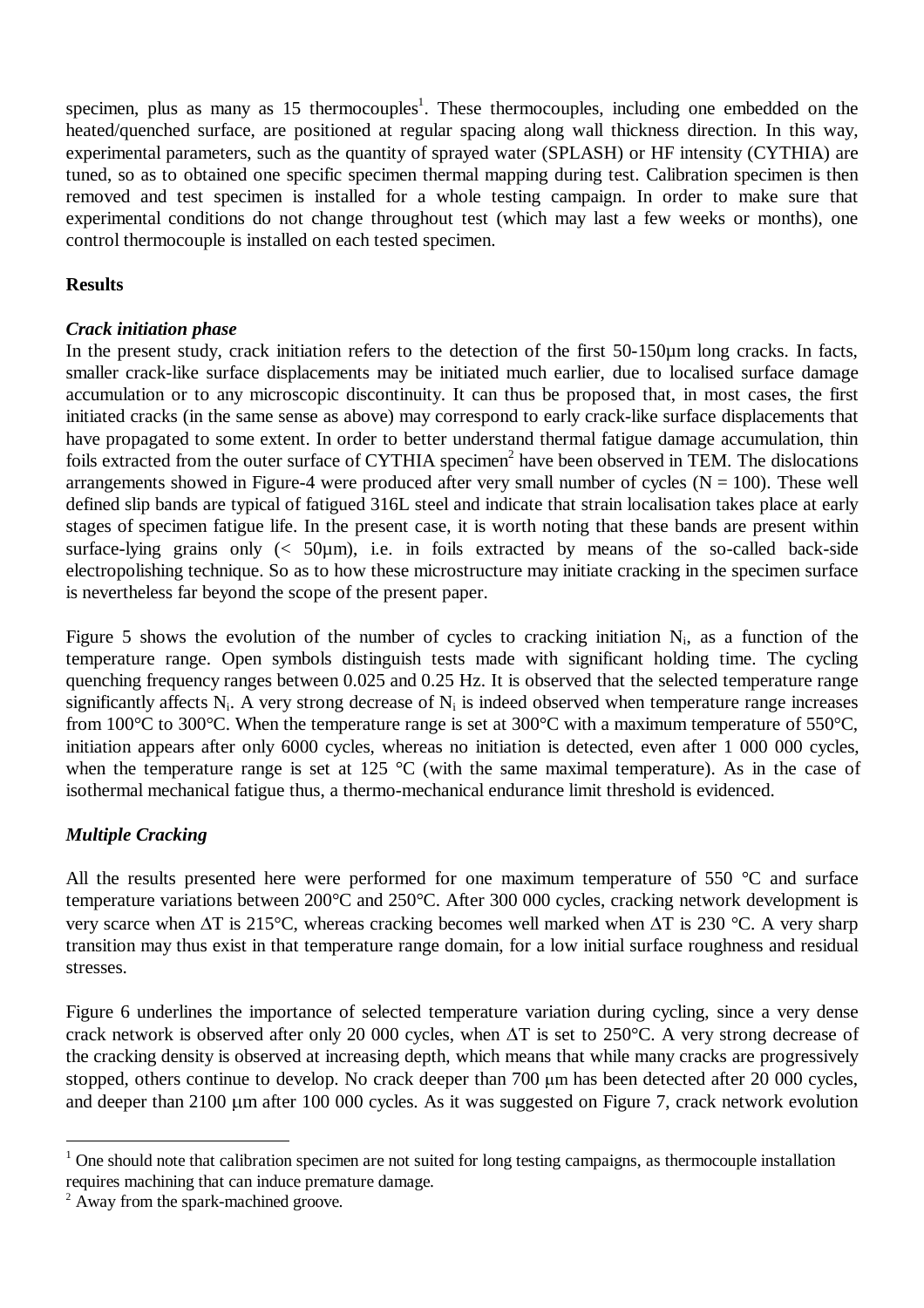for N>20 000 cycles roughly corresponds to the extension of a few longer cracks. In any cases, crack spacing is about 150-200  $\mu$ m at the surface, which corresponds to 1–2 grain size.

# **PREDICTION OF CRACK GROWTH UNDER A THERMAL FATIGUE LOADING: EARLIER MODELS AND IMPROVEMENTS**

The proposed proposed models are based on experimental data in austenitic 316 L steel. These models do not account for any effect coming from additional stresses or roughness.

### **Prediction of initiation**

If initiation is defined as before, i.e. it corresponds to the detection of the first  $50-150 \mu m$  cracks, the French fast breeder code RCC-MR gives good prediction for  $N_i$  [3]. If temperature range is converted into a strain range, an equivalent strain–controlled isothermal fatigue curves can be computed from thermomechanical data. Figure-8 confirms the pertinence of comparing isothermal fatigue curves to thermomechanical equivalent curves. Nevertheless, tests performed with a holding time exhibited a significantly different behaviour. Thus, additional microstructural observations and simulations may prove necessary, particularly in case of more complex loadings and initial surface conditions.

### **Prediction of growth**

#### *Case of a single crack (geometrical or stresses singularities)*

Prediction of single crack growth is a necessary step to determine more complex cases such as the extension of cracks embedded in multiple crack network. A cyclic strain intensity range  $\Delta$ K e may be defined as  $\Delta \varepsilon \sqrt{\pi a}$  where  $\Delta \varepsilon$  is a representative strain range. For uniaxial strain, the damaging strain can be expressed more accurately as  $\Delta \epsilon_p + q \Delta \epsilon_e$  where  $\Delta \epsilon_e$  is the elastic strain range and 0.5 <q<1 [4].  $\Delta \sigma$  equiv is obtained upon multiplied by E, giving rise to an equivalent stress intensity parameter which has been proposed as a correlating parameter between High strain Fatigue and LEFM data [5 to 7]. Crack growth rate is deduced using a Paris relation. Note that this approach give results that are very similar to those obtained from a  $\Delta J$  energetic approach [8].

In our particular case corresponding to a cylindrical geometry (CYTHIA), the equivalent stress as a function of the depth is given by the following relation:

$$
\Delta \sigma_{eq}(x) = q \Delta \sigma_{zz}(x) + \frac{E}{(1+\nu)(1-2\nu)} \cdot [(1-\nu)\Delta \sigma_{zz} + \nu \Delta \sigma_{rr} + \nu \Delta \sigma_{\theta\theta}]
$$

in the plastic domain, with  $\sigma_{eq} = \sigma_{zz}(x)$  when plasticity becomes negligible, e.g.  $\epsilon_p \le 10^{-4}$ 

The equivalent stress intensity factor is determined using the superimposition method [9]. If stress is fitted with a third degree polynomial, it can be expressed as:

$$
\Delta K_{eq} = 1.12(\pi.a)0.5\left(A_0F_1 + \frac{2a}{\pi}F_2 + \frac{a^2}{2}A_2F_3 + \frac{4}{3\pi}a^3A_3F_4\right) \text{ and } \frac{da}{dN} = C\Delta K_{eq}^m
$$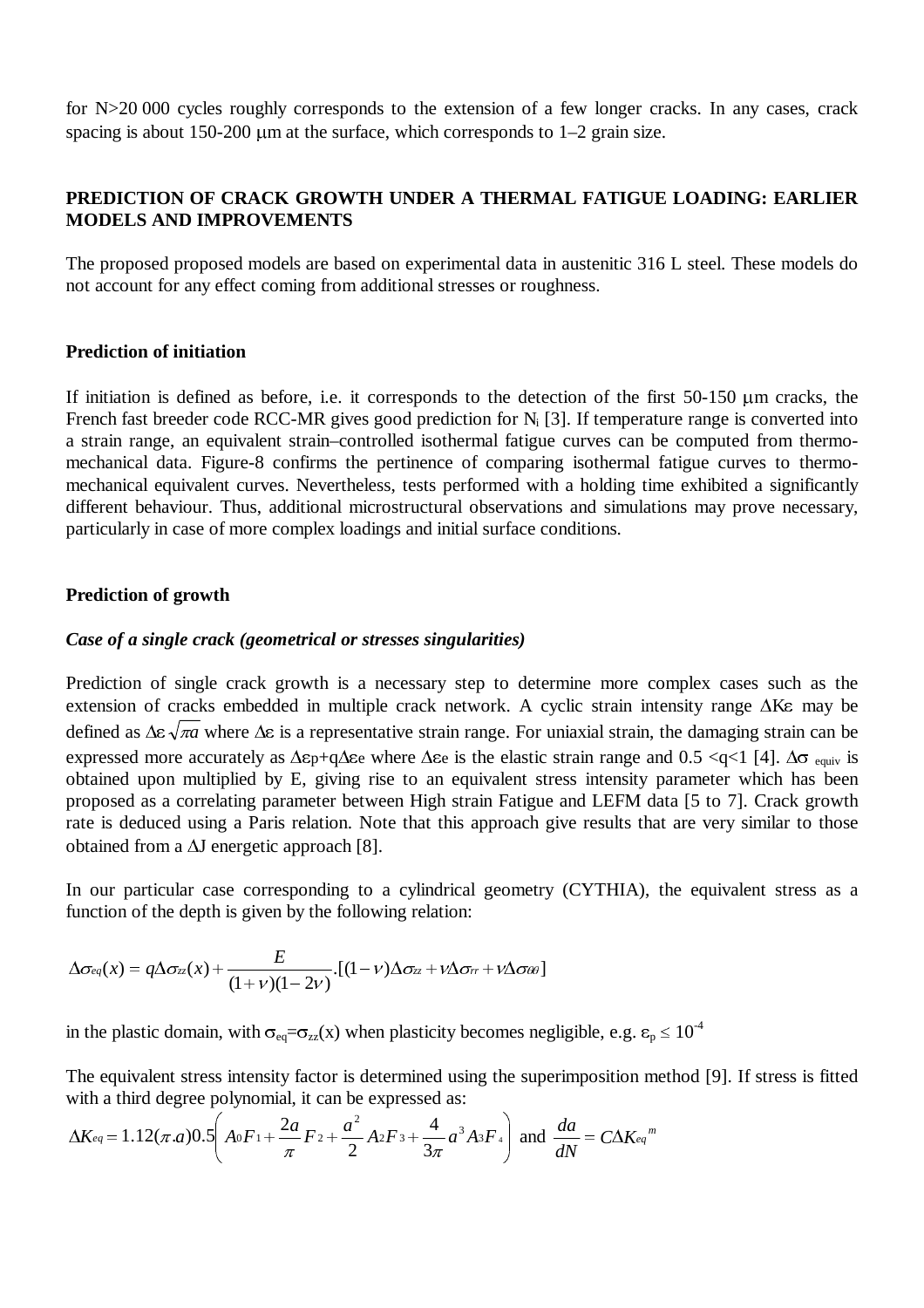where F1, F2, F3, F4 are calculated for the CYTHIA axisymetrical geometry, in the case of a uniform or variable ( $p = x^i$  with  $1 \le i \le 3$ ) pressure applied on the crack walls. This calculation is performed by the finite elements method, using CASTEM 2000 CEA software.

Comparison between measurements and calculated predictions is presented in Figure 9. Curves are determined for the average crack growth rate [10]. A value of q ranging between 0.6 and 0.8 generally gives good predictions [11]. With the maximum crack growth rate however, q would be rather close to 0.8.

### *Case of a multiple crack damage (straight parts)*

Our goal is to estimate crack growth evolutions in the depth direction, which results in a reduction of the specimen resistant section. As showed by experiments, two separate steps must be distinguished for the multiple crack evolution: initiation and crack growth.

To simulate the initiation phase, surface grains are first generated using a Monte-Carlo randomisation method: grain size distributions are fitted to experimental observations. It is then assumed that each grain is cracked, an assumption that is also based on above discussed experimental results (i.e. a mean crackcrack distance of 150-200µm at the surface). It can be showed that the final results do not strongly depend on the initial number of cracked surface grains.

The evolution of a given crack included within a crack network is determined, using a similar but more general approach than that used in the case of single, isolated cracks. This generalisation accounts for mutual strain shielding effect arising between cracks, an effect that evolves continuously with crack growth. In the present model, cracks are taken as parallel infinite bands. In an earlier version of this model [12], the strain shielding effect felt by one particular crack was taken as the effect of the strongest interacting crack only. The later was determined by first computing the stress intensity factor (SIF) for each pairs of cracks, successively. The strongest interacting crack then obviously corresponds to that giving the smallest SIF value. F1, F2, F3, F4 factors may be then directly extracted from a pre-calculated table, as a function of pair depth and separation (a, b, d). The use of "pre-calculated evaluations" is much faster in terms of CPU time than the re-actualisation of mutual stresses during growth, using finite element method computations. The results presented in figure-10 show that simulated mean depth is close to experimental results, while the maximum depth is overestimated. Nevertheless, this method gives more realistic results that those derived from single crack growth prediction i.e. without considering any mutual interaction.

Mutual interactions during crack growth can be computed more accurately using step by step finite element calculations, with auto-adaptative meshing of the propagating cracked zones. Figure-11 shows calculations up to 35 000 cycles for as many as 10 cracks, when the complete crack-crack interactions are accounted for. The number of finite elements is keep as low as possible, using refined meshing in the vicinity of crack tip only. In addition, meshing is coarser around cracks that progressively stop. This effect is ascribed to the presence of a strain shielding zone, where mutual interactions are strong enough to stop any crack propagation. Figure-12 shows the evolution of the shielding zone associated with one given crack, as the later grows from 0.1mm up to 1mm. In figure-13, it is show that such calculations correctly estimates both mean and maximal crack depth up to 35,000 cycles.

## **CONCLUSION**

Like in isothermal fatigue, a non-cracking regime has been identified in thermo-mechanical fatigue. This regime is associated with temperature variations smaller than 125 °C during SPLASH tests. This result is associated with particular conditions which include an initially planar surface (Ra  $\leq 0.8$  µm) free of any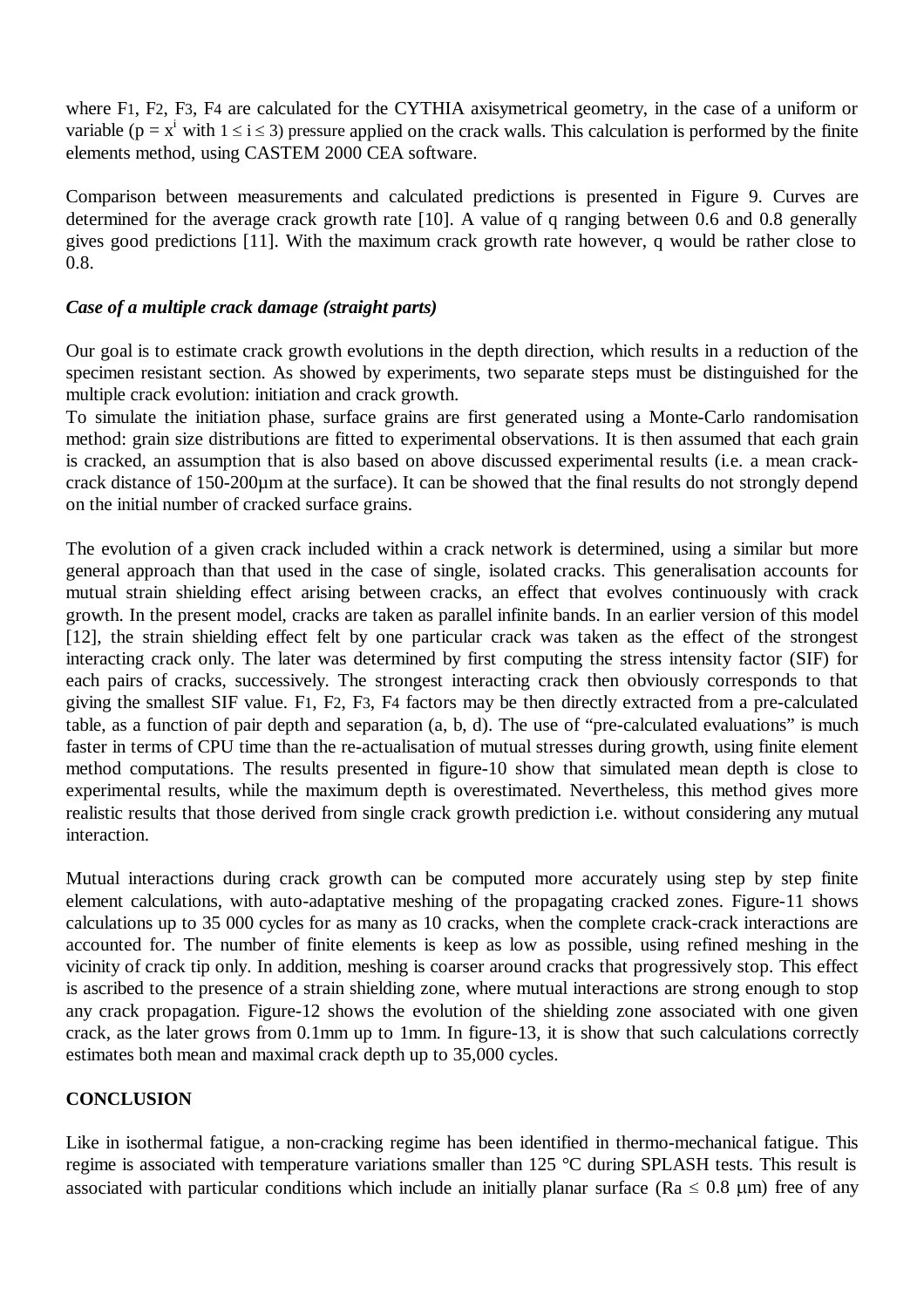additional or residual stresses. In these conditions, with (Tmax = 550°C, 100  $\leq \Delta T \leq 300$ °C), crack initiation conditions on 316L steel can be deduced from isothermal low cycle fatigue data and methodology as reported in the RCC-MR code.

Crack growth of one isolated crack can be estimated thanks to a LEFM modelling, using a crack closure factor of  $q = 0.6$ . However, it must be emphasized that a value of  $q = 1.0$  still gives a conservative prediction of crack growth rate.

The development of a thermal fatigue crack network presented two distinct stages. The first one refers to the initiation of a surface crack network. In the second stage, cracks extend in the depth direction only, while crack initiation completely stops. In this phase, a very important mutual crack shielding effect is evidenced. When considering this effect, crack growth predictions are in good agreement with observations, in spite of simplified assumptions. Maximum crack length can nevertheless be accurately determined for  $N < 35,000$ .

### *References*

1. Gelineau, O., Sperandio, M., Martin, P., Ricard J.B., Martin, L., Bougault, A. (1994), Specialist's meeting on "correlation between material properties and thermohydraulics conditions in LMFRs"

- 2. F. de Keroulas, B. Thomeret, (1990) SFEN Volume 1 p. 107 117.
- 3. Code RCC MR Filière Neutron Rapide, Tome 1, Volume B, AFCEN (1985).
- 4. Starkley, M. S., Skelton, RP. (1982) Fatigue of Engineering Materials and Structures Vol.5 p. 329 – 341.
- 5. Haigh, J. R., Skelton, R.P. (1982) ASTM STP 770 p. 337 381.
- 6. Skelton, R. P. (1983) Fatigue at high temperature Applied Science Publications, p. 1 61
- 7. Skelton, R. P. (1990) High Temperature Technology Vol 8 n°2 p.75 88.
- 8. Dowling, N. E. (1977) ASTM STP 637 p. 97
- 9. Buchalet, C. B., Bamford, W. H. (1976) Mechanics of Crack growth, ASTM STP 590, p. 385 402.
- 10. Tavassoli, A. A. (1995) Fusion Engineering and Design Vol 29 p. 371 390.
- 11. Burlet, H., Vasseur, S., Besson, J., Pineau, A. (1989) Fatigue engineering Materials 12 2 p. 123
- 12. Fissolo, A., Marini, B. (1998) Proceeding of the ECF12 conference p. 31 36.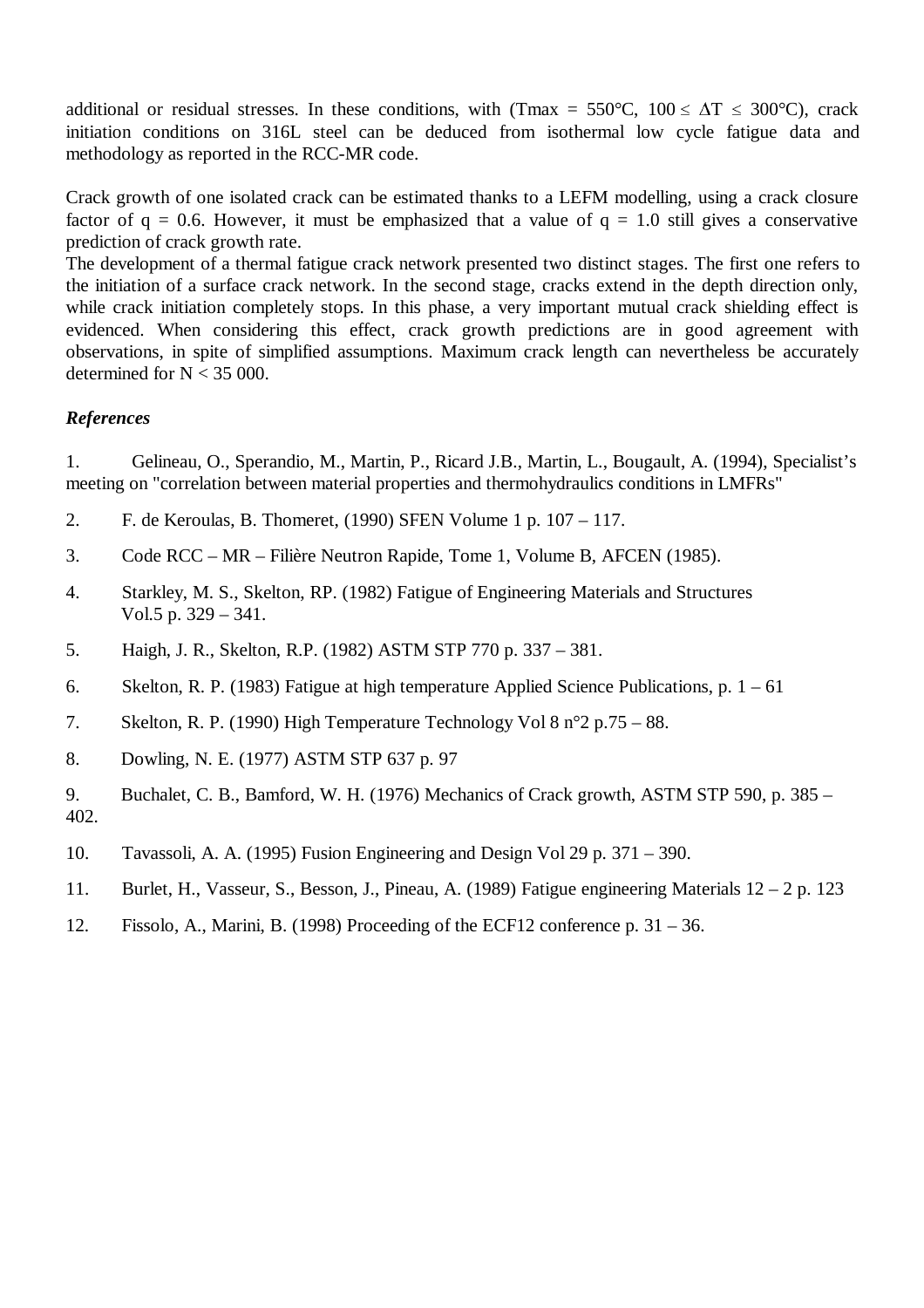







Figure 2 : Typical temperature variations at the surface Figure 3 : CYTHIA thermal fatigue of a SPLASH specimen, during one cycle. facility test.



Figure 4 : TEM micrography. Surface grains from a CYTHIA specimen submitted to 100 cycles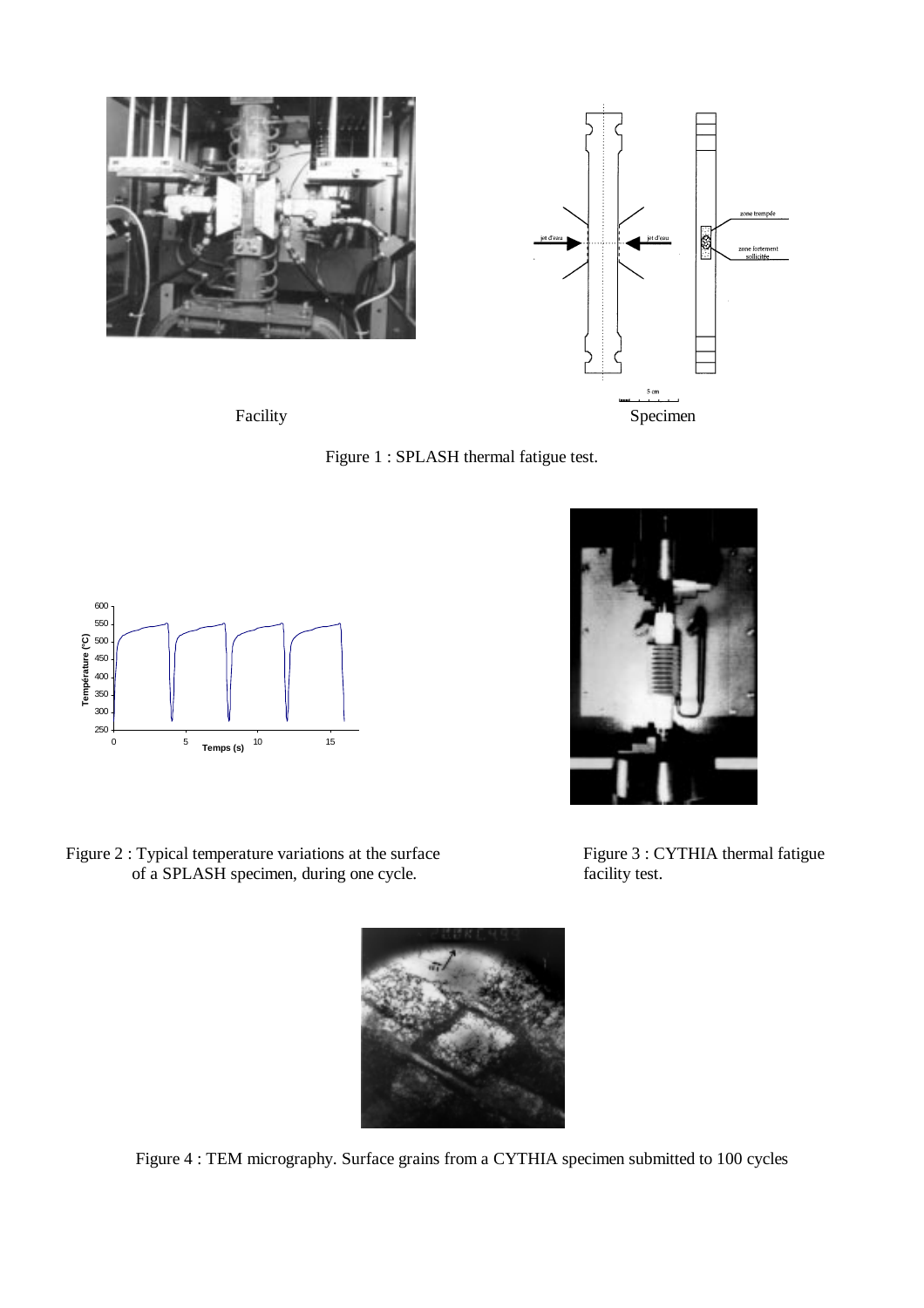

Figure 5 : Number of cycles to initiate cracking as a function of the temperature variation.



en surface  $209 \text{ }\mu\text{m}$  569  $\mu\text{m}$ 

Figure 6 : Surface and sub-surface morphology of the cracking network after  $N = 20000$  cycles.



Figure 7 : Crack density as a function of depth. Examinations performed following the step by step removal of thin surface layers.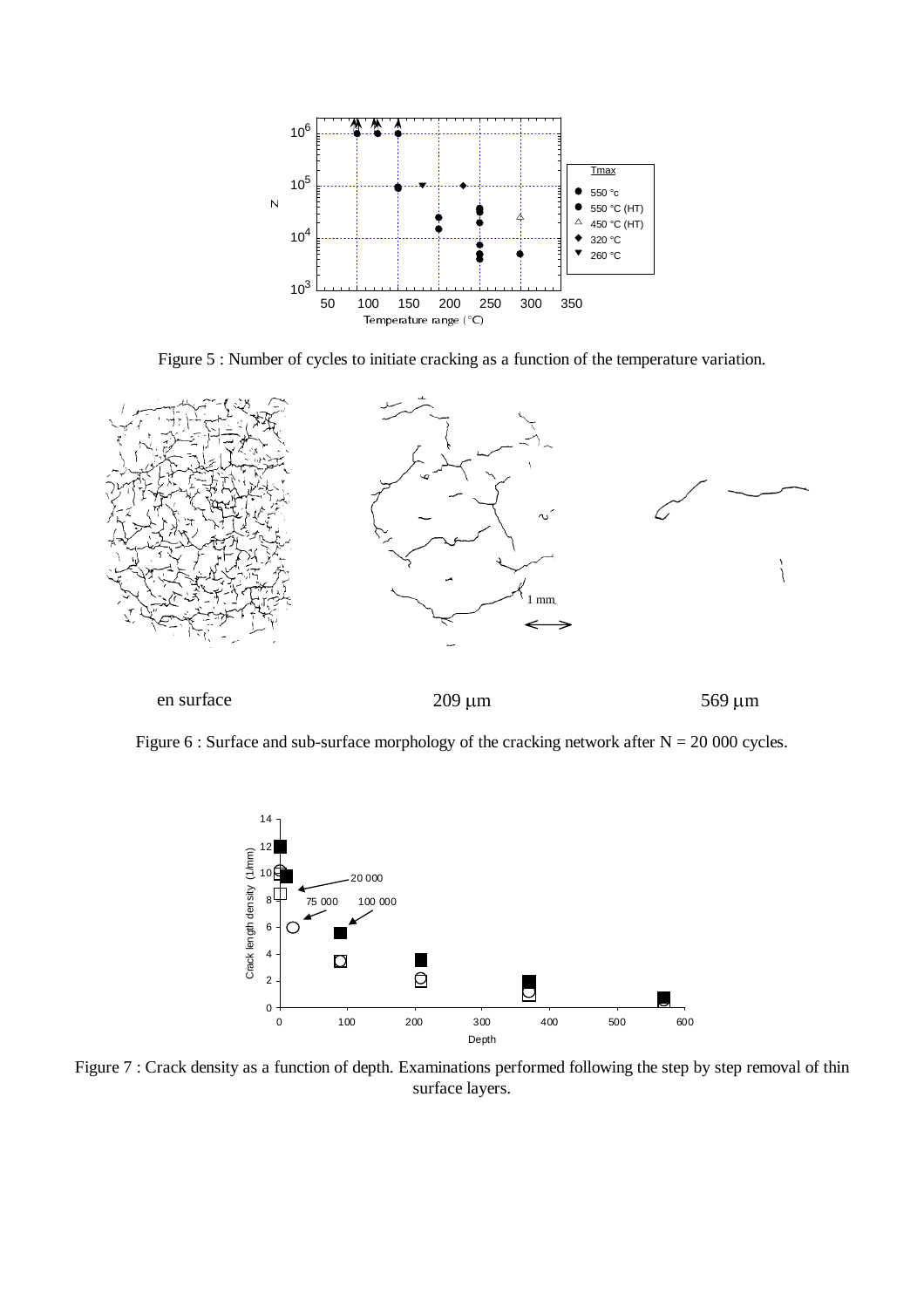

Figure 8 : Crack initiation tests. Comparison of the thermal fatigue results with the isothermal strain controlled fatigue curves.



Figure 9 : Crack growth tests for a single, isolated crack. Crack depth as a function of number of cycles.



Figure 10 : Modelling of multiple crack growth using random surface initiation and accounting for the most influent crack-crack interactions only. Mean and maximum depths as a function of the number of cycles.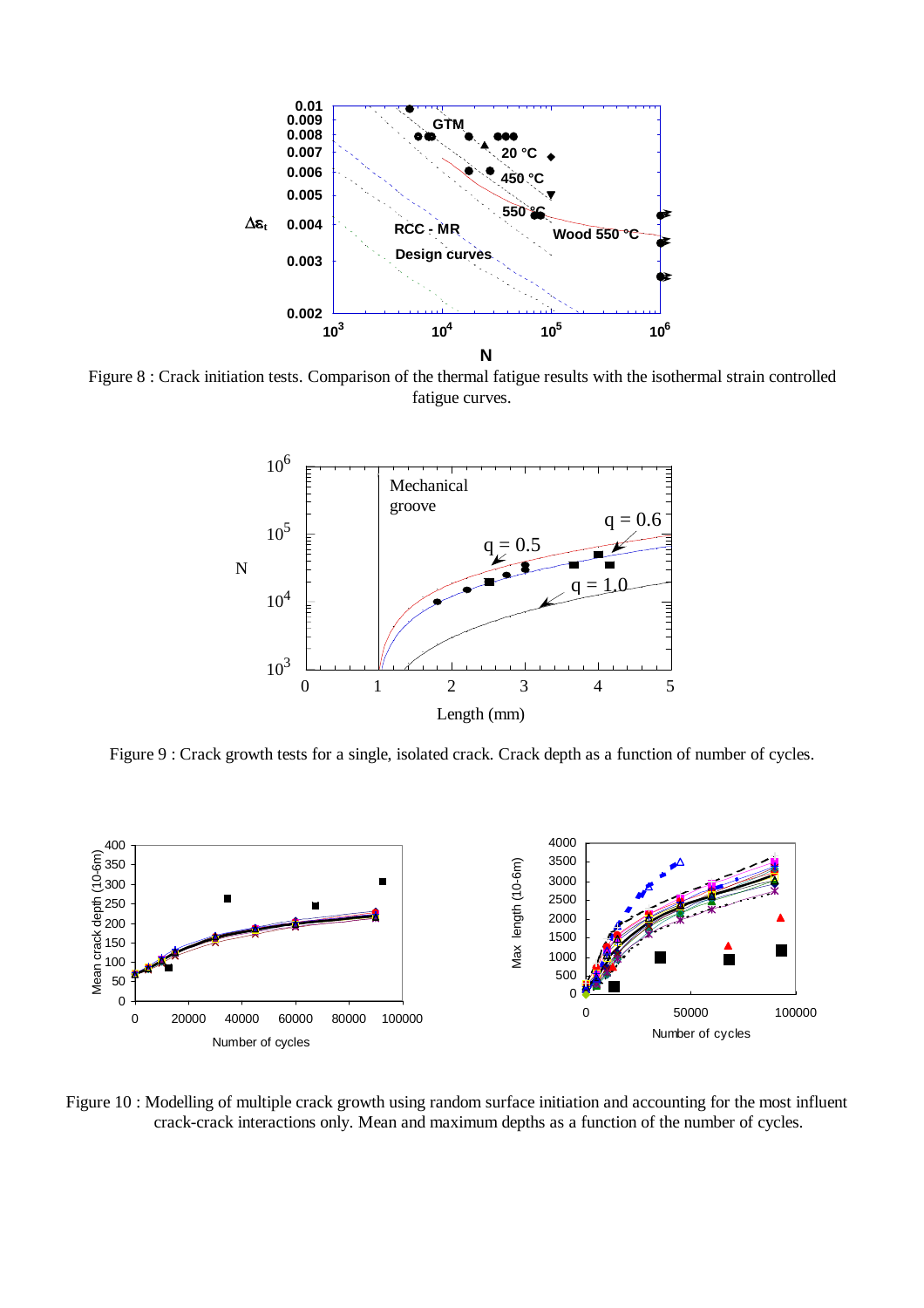

Figure 11 : Modeling of multiple crack growth using random initiation and accounting for the complete crack-crack interactions between 10 cracks, using auto-adaptative finite elements. Snapshots of the crack extension in the depth direction.



Figure 12 : Extension of the shielding zone associated with one crack, as it grows from 0.1mm up to 1mm.